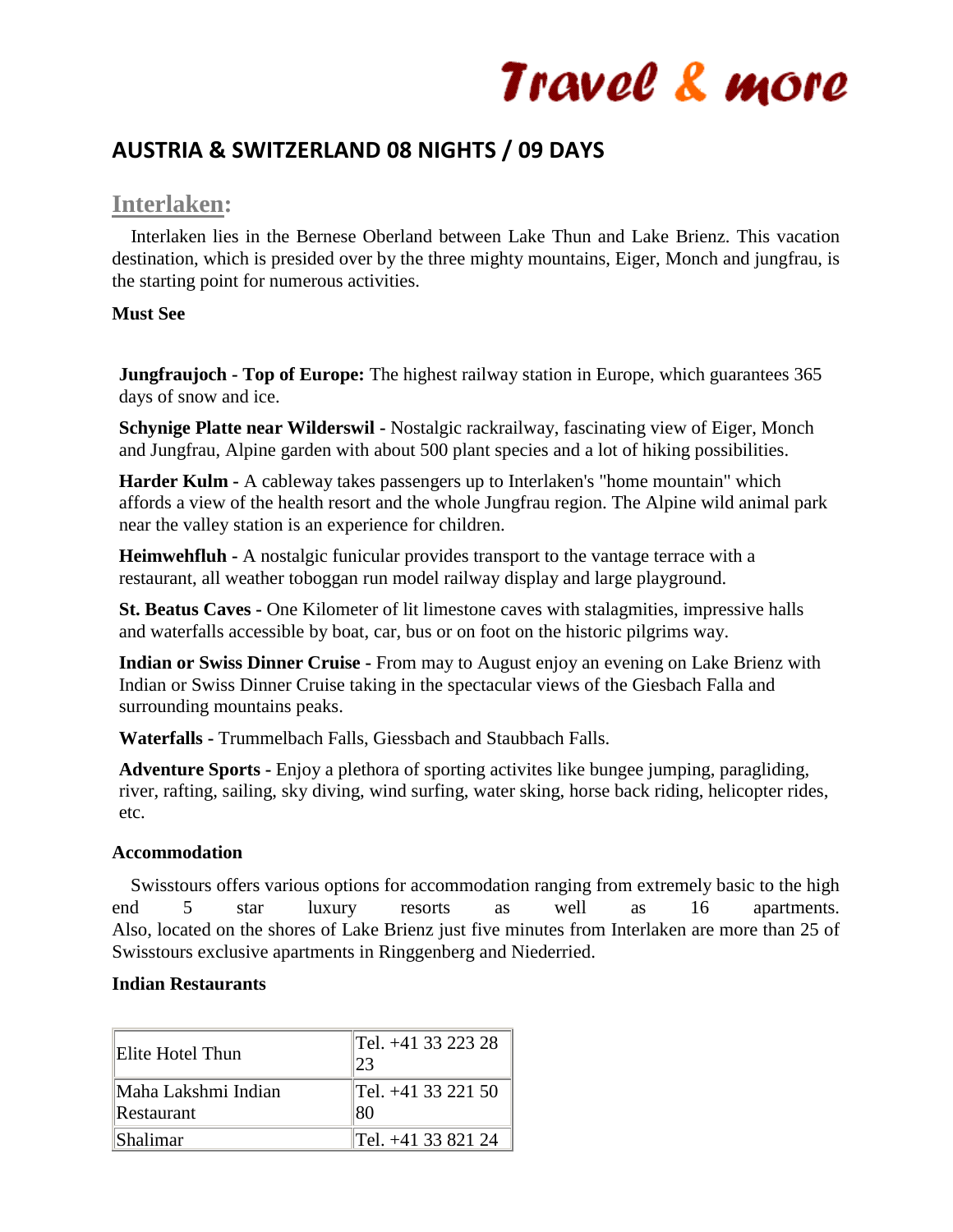|               | 14                               |
|---------------|----------------------------------|
| Spice India   | $\text{Tel.} + 413382100$<br>191 |
| Welcome India | Tel. +41 33 822 52               |

## **Shopping**

 Interlaken has various souvenir stores in every nook and corner. Apart from souvenir shopping various other boutiques offer a varity of items.

## **Main Languages**

German, English

## **Distance To Other Cities By Train**

| Interlaken - Bern               | $50 \text{ mins}$          |
|---------------------------------|----------------------------|
| Interlaken - Lucerne /<br>Basel | 2 hours                    |
| Interlaken - Zurich             | 2 hours                    |
| Interlaken - Zermatt            | $\vert$ 2 hours 15<br>mins |
| Interlaken - Geneva             | 3 hours                    |

## **Time Zone**

Central European Time (CET), UTC/GMT +1:00 hours

## **Lucerne:**

 Lucerne, the gateway to central Switzerland, situated on Lake Lucerne, is embedded within an impressive mountainous panorama.

## **Must See**

**Chapel Bridge -** One of Europe's oldest wooden bridges and landmark of Lucerne faithfully restored to its original design after a serious fire.

**Culture and Convention Centre of Lucerne (KKL) -**Unites a large concert auditorium, the convention centre and the art museum under its imposing roof.

**Swiss Museum of Transport -** One of the most diverse museums in Europe for transport and communication, and the most-frequented museum in Switzerland. Has its own IMAX cinema on site.

**Lake Lucerne -** The scenic beauty of the lake can be discovered on the many different cruises offered by paddlewheel steamers and motor vessels.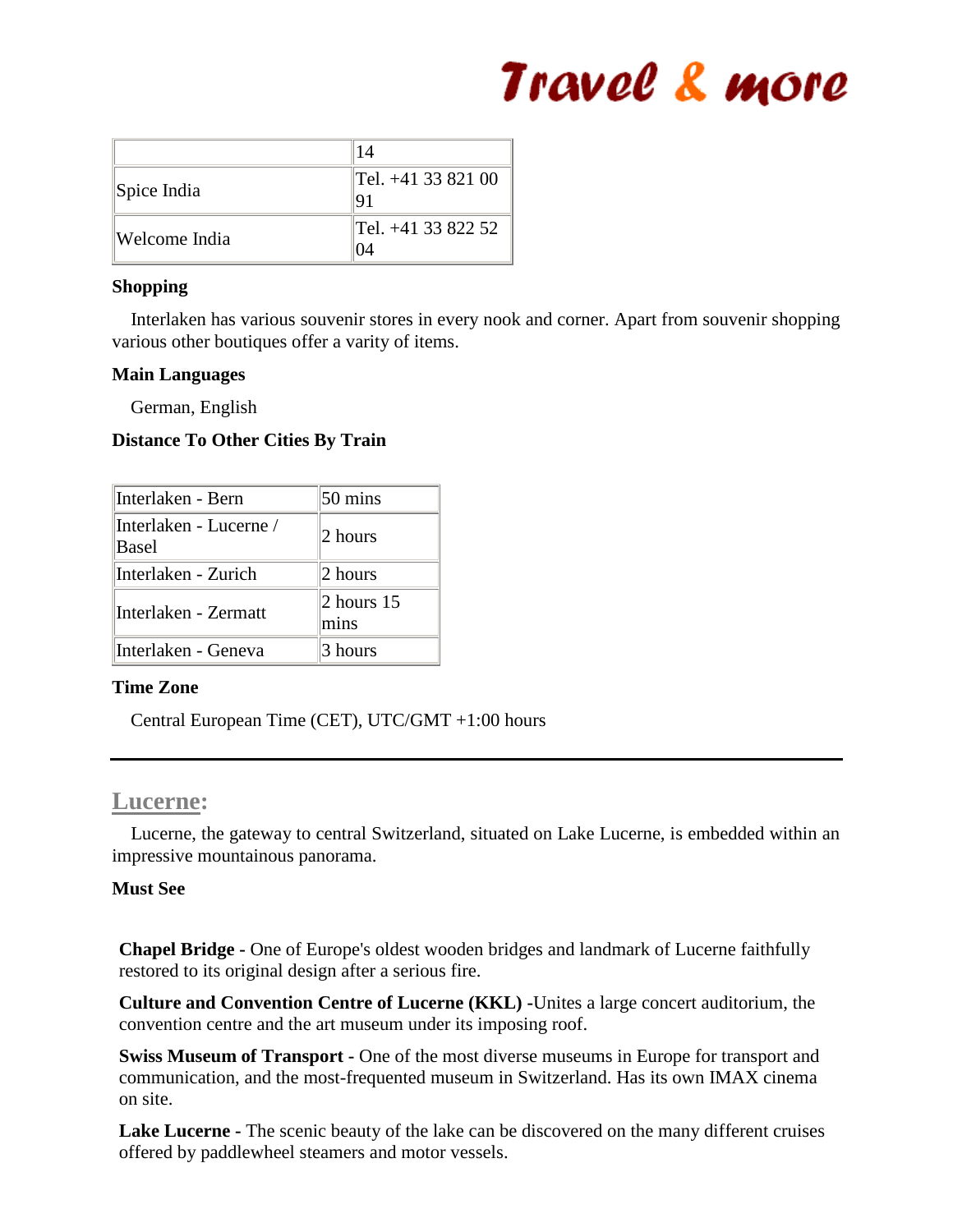

**Mt. Titlis -** The perfect day excursion! Travel from Lucerne to neighbouring Engelberg and then up to the the highest mountain in central Switzerland by the Rotair.

**Pilatus -** The Dragon Mountain and its famous Golden Round trip fascinates visitors with its view from 7000 feet above sea level.

**Lion Monument -** The dying Lion of Lucerne is one of the world's most famous monuments.

### **Accommodation**

 Swisstours provides a wide selection of properties -budget, business, tourist, luxury and more than 75 apartments.

### **Indian Restaurants**

| Restaurant Masala              | Tel. +41 41 240 12<br>64  |
|--------------------------------|---------------------------|
| Restaurant Kanchi              | Tel. +41 41 410 67<br>108 |
| Taj Palace                     | Tel. +41 41 410 70<br>20  |
| Tandoori Indian (in<br>Ebikon) | Tel. +41 41 340 52        |

## **Shopping**

 While strolling down the narrow streets that feed Lucerne's airy squares, enjoy the sheer multiplicity of shops and boutiques displaying all manner of exquisite wares: there's surely something to suit everyone. From something typically Swiss, exclusive watches and jewellery of world renown, attractive fashions and stylish accessories, you will find everything here. When it comes to Swiss chocolate, well, you're going to love it!

## **Main Languages**

German, English

## **Distance To Other Cities By Train**

| Lucerne - Zurich             | $ 2$ hours              |
|------------------------------|-------------------------|
| Lucerne - Interlaken 2 hours |                         |
| Lucerne - Lugano             | 2 hours 30 mins         |
| Lucerne - Geneva             | $\vert$ 2 hours 50 mins |
| Lucerne - Zermatt            | $\beta$ hours 15 mins   |

#### **Time Zone**

 $GMT/UTC + 01:00$  hour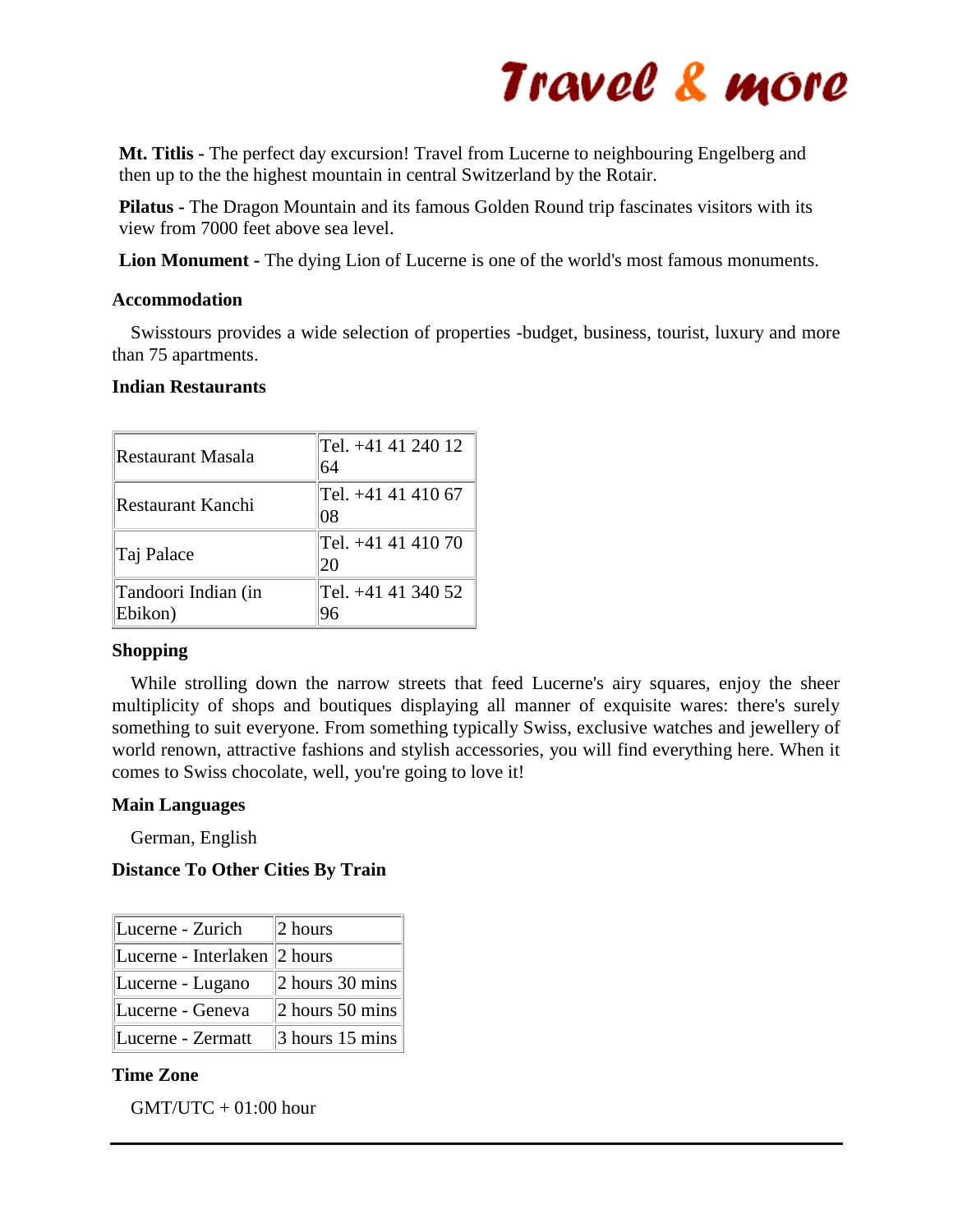## **Salzburg:**

 Framed by mountains, crowned by the Hohensalzburg Fortress and divided by the turquoise Salzach River, the landscape of Salzburg is pure drama. Stroll the tangled lanes of Salzburg's Old Town, a World Heritage Site, to discover your own favorite things about this most Austrian of cities.

## **Must See**

**Mozart birthplace & living place -** The house in which baby Mozart was born in 1756, and the one he used to live and work in later, hosts a popular museum today.

**Salzburger Dom -** The city's cathedral - The dom in all it's Baroque glory was opened in 1628 and has proved to be Salburg's top attraction ever since.

**Hellbrunn Palace, park & trick Fountains -** Hellbrunn castle with its trick fountains was the Prince Archbishop's private passion. A lavish Baroque masterpiece.

**Mirabell Palace and Gardens -** You haven't seen the Mozartstadt until you have strolled along the gardens of Mirabell Palace. Modern Salzburg's city hall is still as attractive as it was when Fräulein Maria and the Trapp children danced between thousands of flowers around it.

**Hohensalzburg Fortress -** Largest, fully-preserved fortress in central Europe. The medieval princes' apartments and the Fortress Museum are of particular interest.

**Sound of Music -** Relive the true story of the Von Trapp family which was filmed as the "The Sound of Music" in the Salzburg area.

## **Accommodation**

 AustrianTours offers a choice of various 3, 4 and 5 star hotels as well as more than 31 apartments.

## **Indian Restaurants**

| Ashoka            | Tel. +43 662<br>828296  |
|-------------------|-------------------------|
| Siddharta         | Tel. +43 664<br>5428144 |
| Indian Palace     | Tel. +43 662<br>726471  |
| New<br>Maharadjah | Tel. +43 662<br>433274  |
| Taj Mahal         | Tel. +43 662<br>882010  |

## **Shopping**

 A unique shopping experience awaits you in Salzburg. A variety of shops can be found in the Old City on Getreidegasse, Judengasse and in the traditional passageways including long-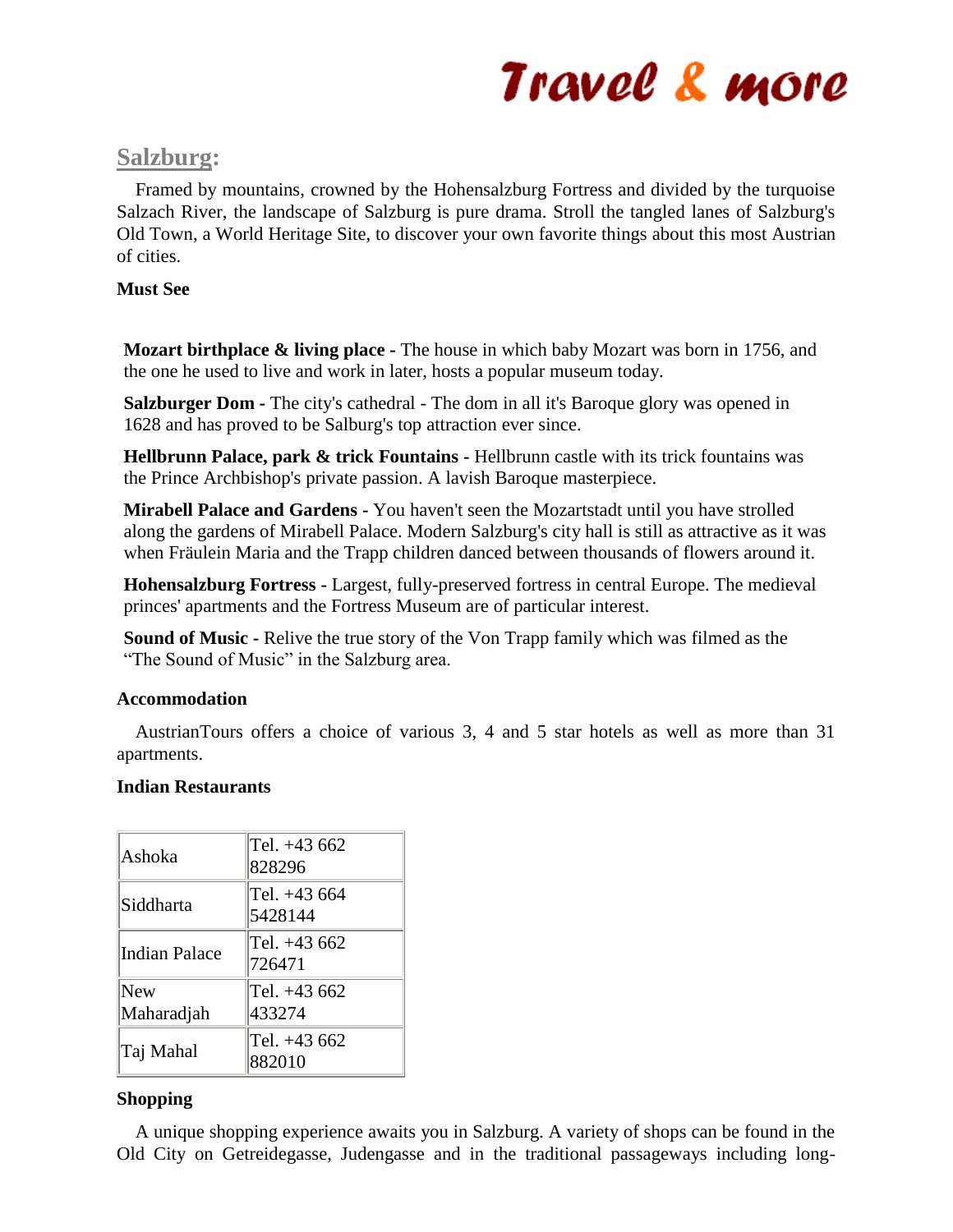

established shops, international chains and small boutiques. It certainly pays to cast a glance in every passageway and even the narrowest of streets.

### **Main Languages**

German, English

### **Distance To Other Cities By Train**

| Salzburg - Munich         | 1 hour 30<br>mins  |
|---------------------------|--------------------|
| Salzburg - Zell am<br>See | 1 hour 35<br>mins  |
| Salzburg - Innsbruck      | 1 hour 50<br>mins  |
| Salzburg - Vienna         | 2 hours 45<br>mins |
| Salzburg - Graz           | 4 hours 10<br>mins |
| Salzburg - Zurich         | 5 hours 20         |

### **Time Zone**

UTC/GMT +1 hour

## **Innsbruck**:

 Innsbruck, Europe's oldest city in the state of Tyrol is situated in between the German and the Italian border. With its historic churches, monuments, museums, galleries and scenic atmosphere, Innsbruck has gained the reputation as being an impressive Austrian holiday destination.

#### **Must See**

**Goldenes Dachl (Golden Roof) -** Amidst the charming Old Town, a classic Austrian hybrid of Gothic and Baroque, you will find Innsbruck's greatest tourist attraction and certainly it's most characteristic landmark: The Golden Roof.

**Triumphal Arch (Triumphpforte) -** Situated on the southern end of the Maria Theresia Strasse, Triumphpforte is a famous tourist attraction commissioned by Maria Theresia on the death of her husband.

**Stadtturm (Town Tower) -** The 148 spiral steps of the tower take you to a viewing platform that offers a 360o panoramic view over the rooftops of Innsbruck and the medieval city center.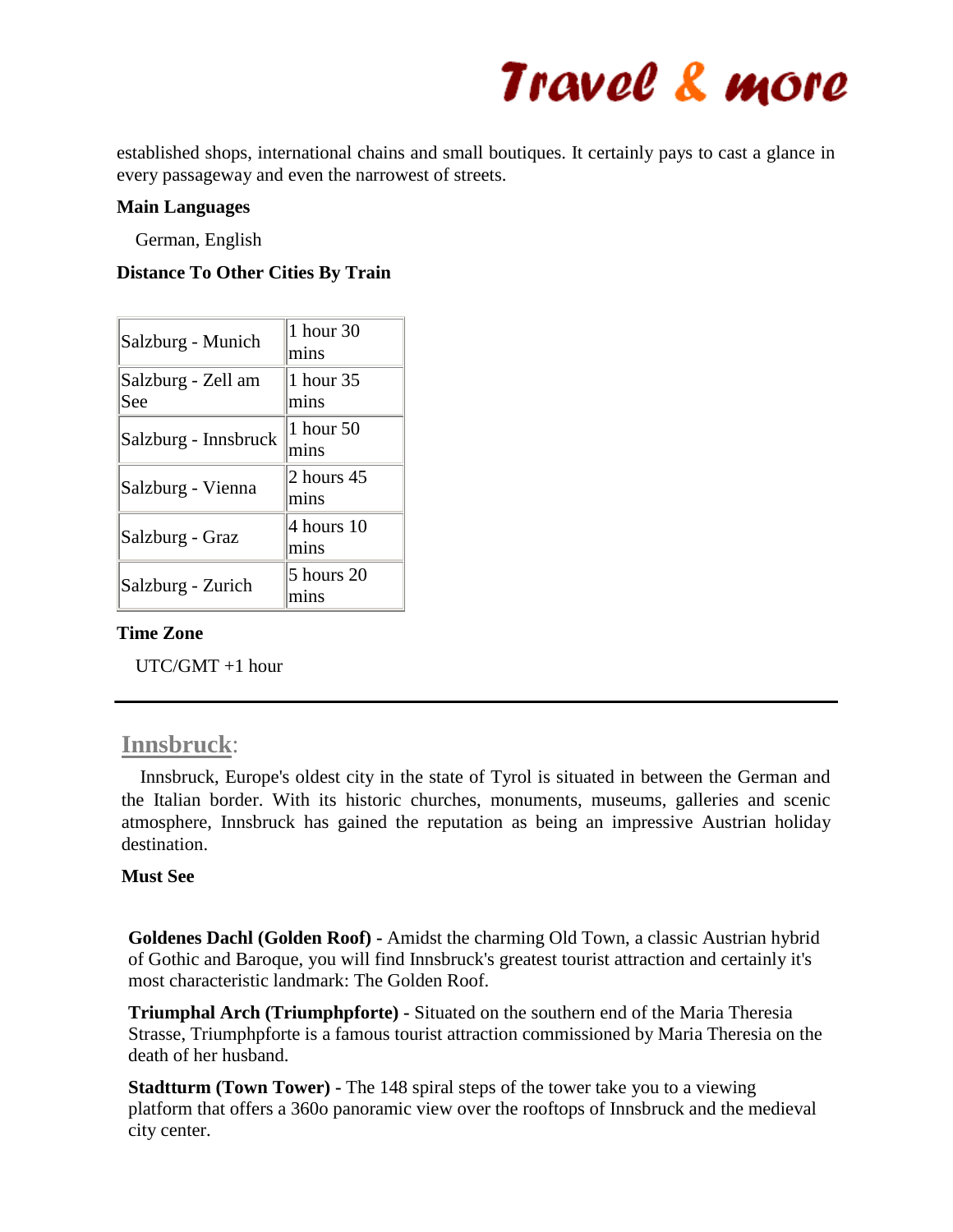**Imperial Palace / Hofburg -** One of the most important historic buildings in the city, this former palace of Maximilian I stands as a testament to the great ruler's reign.

**Alpenzoo (Alpine Zoo) -** The biggest zoo in Europe, Alpenzoo is located on the southern slope of the Hungerburg plateau. It is a home to around 2000 different species.

**Swarovski Crystal World -** A magical world you haven't even imagined! The Chamber of Wonders containing the Planet of Crystal, the Crystal Dome, the Crystal Theater, the Ice Passage and the Floating Poem.

**The Sightseer -** Bus which takes you around Innsbruck.

### **Accommodation**

 AustrianTours offers various options for accommodation ranging from basic to luxurious hotels.

### **Indian Restaurants**

| Madhuban         | Tel. +43 512 589<br>157 |
|------------------|-------------------------|
| Namaste<br>India | Tel. +43 512 282<br>111 |
| Sahib            | Tel. +43 512 571<br>468 |
| New Rama         | Tel. +43 512 285<br>123 |
| Shere Punjab     | Tel. +43 512 282        |

## **Shopping**

 There are a number of large shopping malls (e.g. Kaufhaus Tyrol, Innsbruck's downtown shopping mecca) located within Innsbruck, along with many central shops and busy markets. Tourists will find a wealth of shopping choices when looking for souvenirs and gifts including everything from beautiful Swarovski crystalware from the Tyrol region, to exquisite Austrian jewellery and drinking goblets decorated with local scenes.

## **Main Languages**

German, English

## **Distance To Other Cities By Train**

| Innsbruck - Salzburg | 1 hour $50$<br>mins |
|----------------------|---------------------|
| Innsbruck - Munich   | 1 hour $50$<br>mins |